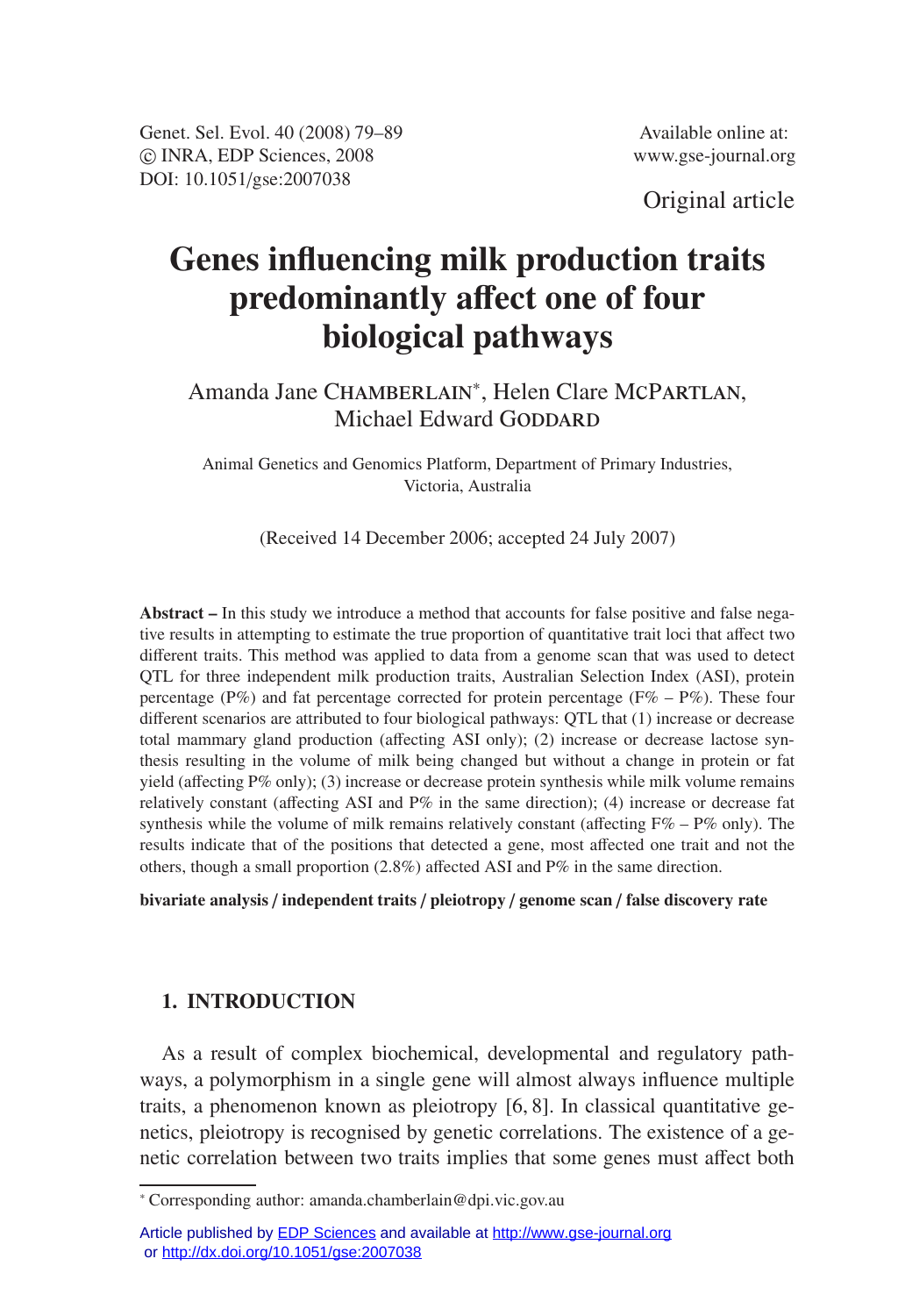traits, or that two genes affecting two different traits are in linkage disequilibrium. However a low genetic correlation might mean that few genes affect both traits, or that many genes affect both traits, but sometimes in the same direction and other times in the opposite direction. In the case of many genes affecting both traits an increase in one trait would not necessarily mean an increase or decrease in the other. Knowledge of the pattern of pleiotropy would increase our understanding of the biology underlying quantitative genetic variation and would help us to identify the genes causing variation in quantitative traits (QTL).

Experiments mapping QTL should be able to describe the pattern of pleiotropy across the traits studied, but they rarely report results in this way. An exception is Lipkin *et al.* [5] who reported QTL affecting milk yield (M), protein yield (P) and protein percentage (P%) in dairy cattle. They found that of the QTL affecting at least one trait, 11% were significant for one trait only, 25% for two traits and 64% for all three traits. However, when QTL are tested, some will be significant by chance alone (false positives) and some that are real will not be significant (false negatives). Since protein percentage (P%) is equal to protein yield (P) divided by milk yield (M) a gene must affect at least two of these traits. However the occurrence of false negatives means that QTL can have a significant effect on only one of the three traits.

In this study we introduce a method that accounts for false positive and false negative results in attempting to estimate the true proportion of QTL that affect two different traits. This method was applied to data from a genome scan that was used to detect QTL for three independent milk production traits. The results show that most QTL affect only one of four biological pathways involved in milk production.

# **2. MATERIALS AND METHODS**

The raw data for the analysis reported in this paper comes from a QTL mapping experiment. QTL express [7] was used to perform linkage analysis on genotype data from a selective genotyping experiment consisting of six sires, each with approximately 100 daughters selected for high and 100 daughters selected for low Australian Selection Index (ASI). ASI is an economic index of milk, fat and protein yields, where ASI =  $(3.8<sup>*</sup> protein) + (0.9<sup>*</sup> fat)$  – (0.048∗milk). Protein percentage, fat percentage and ASI phenotypes were provided by the Australian Dairy Herd Improvement Scheme as deregressed Australian Breeding Values (ABV). Fat percentage corrected for protein percentage was calculated as  $(F\% - P\%) = F\% - 1.4299P\%$  based on a regression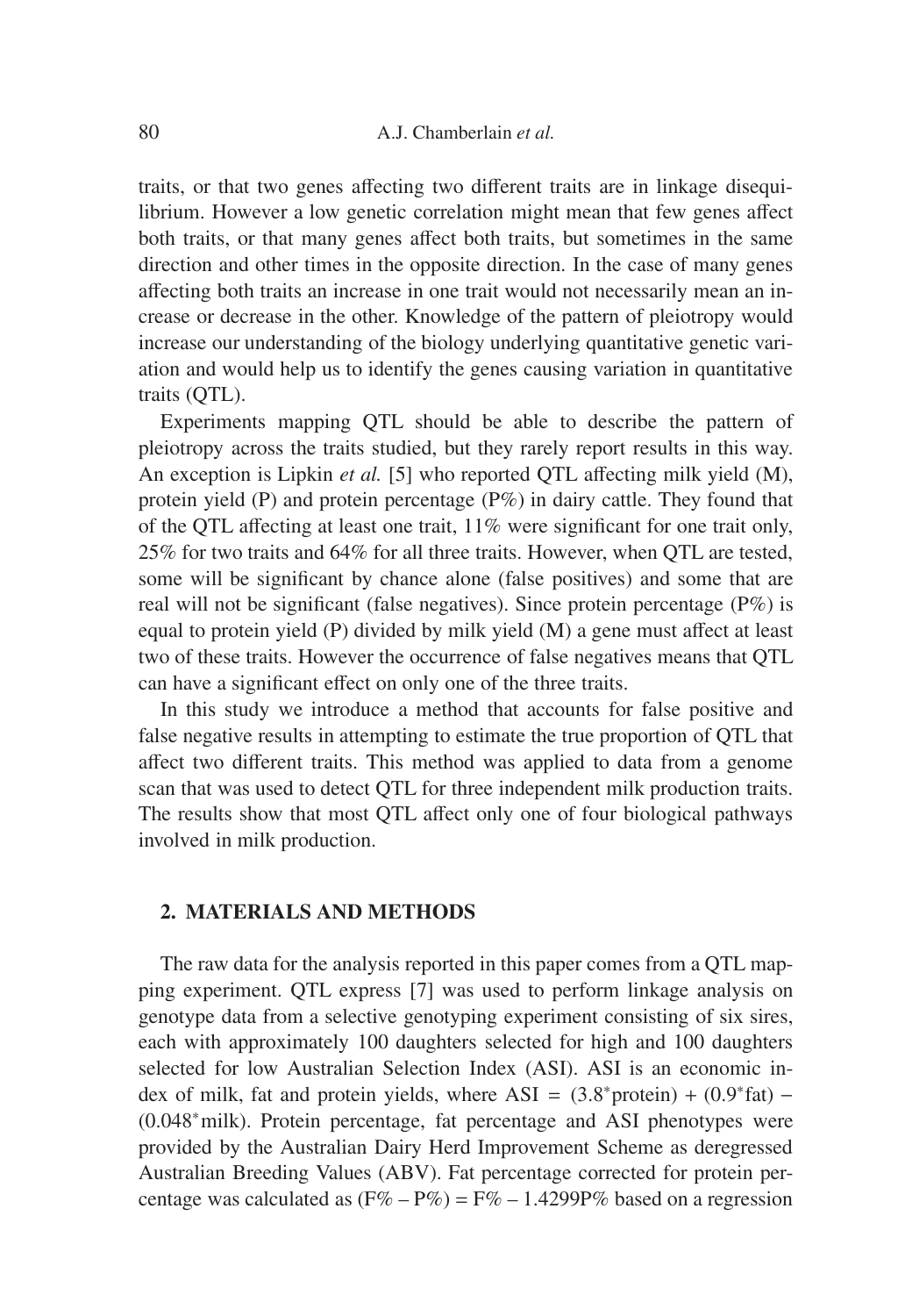analysis performed for fat percentage phenotypes on protein percentage phenotypes. ASI, protein percentage ( $P\%$ ) and  $F\%$  –  $P\%$  were used in the linkage analysis. The correlation between deregressed ABV for ASI and P% was found to be 0.07, 0 for ASI and  $F\% - P\%$  and  $P\%$  and  $P\% - F\%$ , and this greatly simplifies the analysis described below.

Linkage analyses were fixed at marker midpoints throughout the genome. Only positions greater than 15 cM apart were chosen for this analysis, with data extracted from the QTL express output. Each record consisted of the results from one chromosome position in one sire family and contained the pvalues from the t-test for a QTL at that position affecting ASI, P% and F% – P%. Therefore the final data set consisted of three signed p-values (one for each trait) for a total of 89 chromosomal positions, at least 15 cM apart, for between one and six sires (an average of 4.6 sires per position), giving a total of 410 QTL tests.

The aim of the analysis was to estimate, for each pair of traits, the proportion of QTL that affected neither trait, one trait but not the other, both traits in the same direction or both traits in opposite directions. Real heterozygous QTL could be allocated into five different categories based on the effects they have on two independent traits. A QTL could have an effect on both traits; here these fell into one of two categories, 1 or 3. Since QTL effects were arbitrarily estimated as either positive or negative those that fell into category 1 could have either a positive or negative effect on both traits, *i.e.*, they could affect both traits in the same orientation. Those that fell into category 3 have an effect on both traits, but, the effects were in the opposite orientation, *e.g.*, positive for trait 1 while negative for trait 2. Alternatively, a QTL could have an effect on one trait (positive or negative) while having no effect on the other trait, here these fell into categories 2 and 4 for the two different traits respectively. The majority of chromosome positions have no effect on either trait, and here these fell into category 5. The probabilities of these categories,  $r_1, r_2, r_3, r_4$  and  $r_5$ are the probability of a real heterozygous QTL having those effects on the two traits.

However, a significant effect at a given position can be a false positive and this needs to be taken into account when estimating the number of real QTL. An observed QTL could have a significant effect, where *p* is less than some threshold, on both traits, categories, 1 or 3. Those that fell into category 1 had a significant effect that was either positive or negative for both traits, *i.e.*, they effected both traits in the same orientation. Those that fell into category 3 had a significant effect on both traits, however, the effects were in the opposite orientation. Alternatively an observed QTL could have had a significant effect on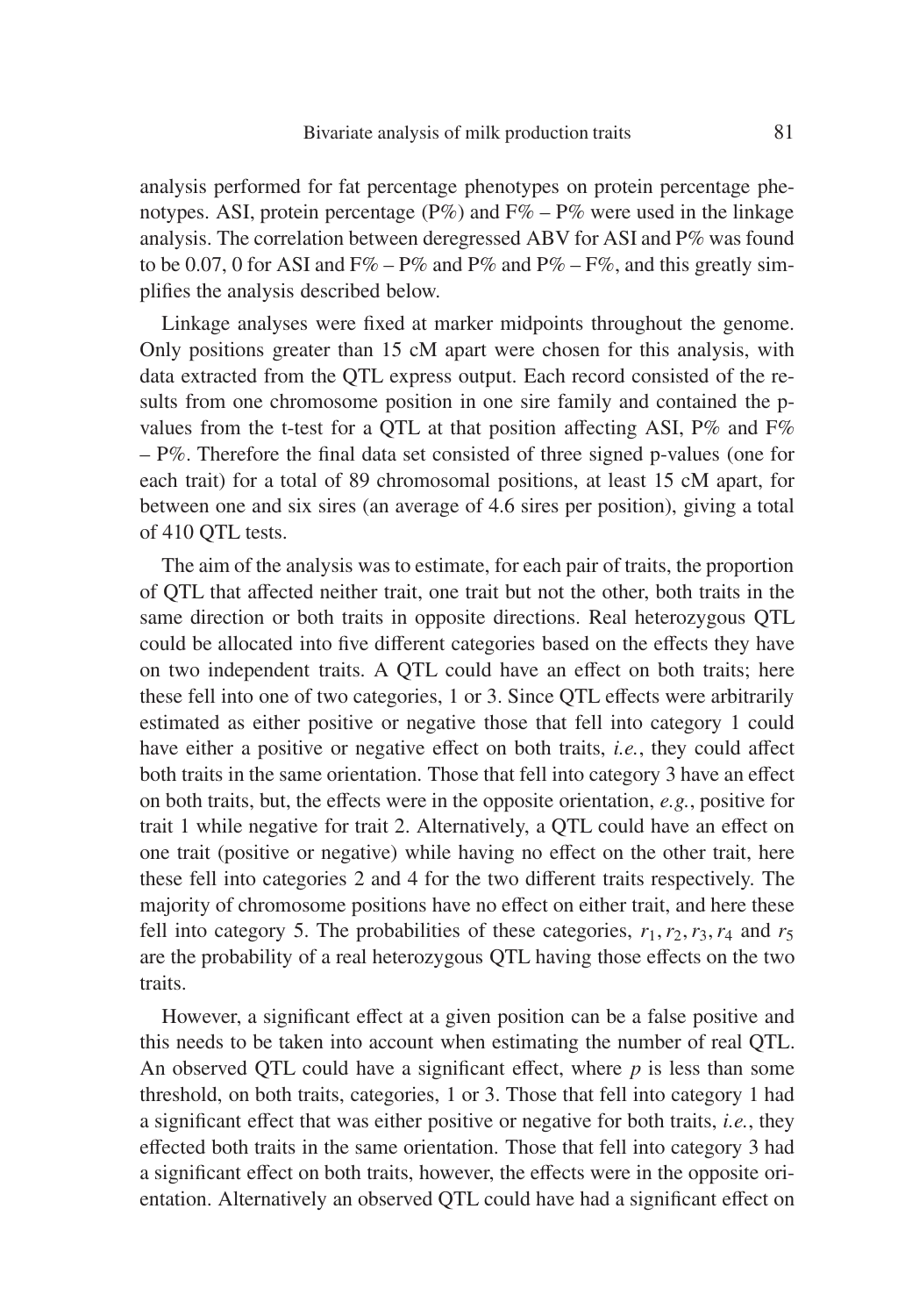one trait (positive or negative) while not being significant for the other trait, categories 2 and 4. The majority of loci were not significant for either trait, category 5. The probabilities of these categories,  $x_1, x_2, x_3, x_4$  and  $x_5$ , represented in Figure 1, are the probabilities of observing a significant QTL having those effects on the two traits.

Real QTL effects were combined with what were observed, resulting in Figure 2. It was important to use traits that were independent of one another, so that a false positive for one trait did not change the probability of a false positive for the other trait. Then, if it assumed that real QTL are always significant, it was possible to model the probabilities of each observed category in terms of *r* and *p* as shown in Figure 2. From Figure 2, equations for the probabilities of observing categories 1, 2, 3, 4 and 5 were derived as

$$
x_1 = r_1 + \frac{p}{2}r_2 + \frac{p}{2}r_4 + \frac{p^2}{2}r_5
$$
  
\n
$$
x_2 = (1 - p)r_2 + p(1 - p)r_5
$$
  
\n
$$
x_3 = r_3 + \frac{p}{2}r_2 + \frac{p}{2}r_4 + \frac{p^2}{2}r_5
$$
  
\n
$$
x_4 = (1 - p)r_4 + p(1 - p)r_5
$$
  
\n
$$
x_5 = (1 - p)^2 r_5.
$$

Using the observed (*x*) values, equations were solved for  $\hat{r}_5$ , then  $\hat{r}_4$ ,  $\hat{r}_2$ ,  $\hat{r}_3$ and  $\hat{r}_1$ .

In matrix notation  $\hat{r} = Tx$ ,

$$
\begin{bmatrix} \hat{r}_1 \\ \hat{r}_2 \\ \hat{r}_3 \\ \hat{r}_4 \\ \hat{r}_5 \end{bmatrix} = \begin{bmatrix} 1 - \frac{p}{2(1-p)} & 0 - \frac{p}{2(1-p)} & \frac{p^2}{2(1-p)^2} \\ 0 & \frac{p}{(1-p)} & 0 & 0 \\ 0 - \frac{p}{2(1-p)} & 1 - \frac{p}{2(1-p)} & \frac{p^2}{2(1-p)^2} \\ 0 & 0 & 0 & \frac{1}{(1-p)} & -\frac{p}{(1-p)^2} \\ 0 & 0 & 0 & 0 & \frac{1}{(1-p)^2} \end{bmatrix} \begin{bmatrix} x_1 \\ x_2 \\ x_3 \\ x_4 \\ x_5 \end{bmatrix}
$$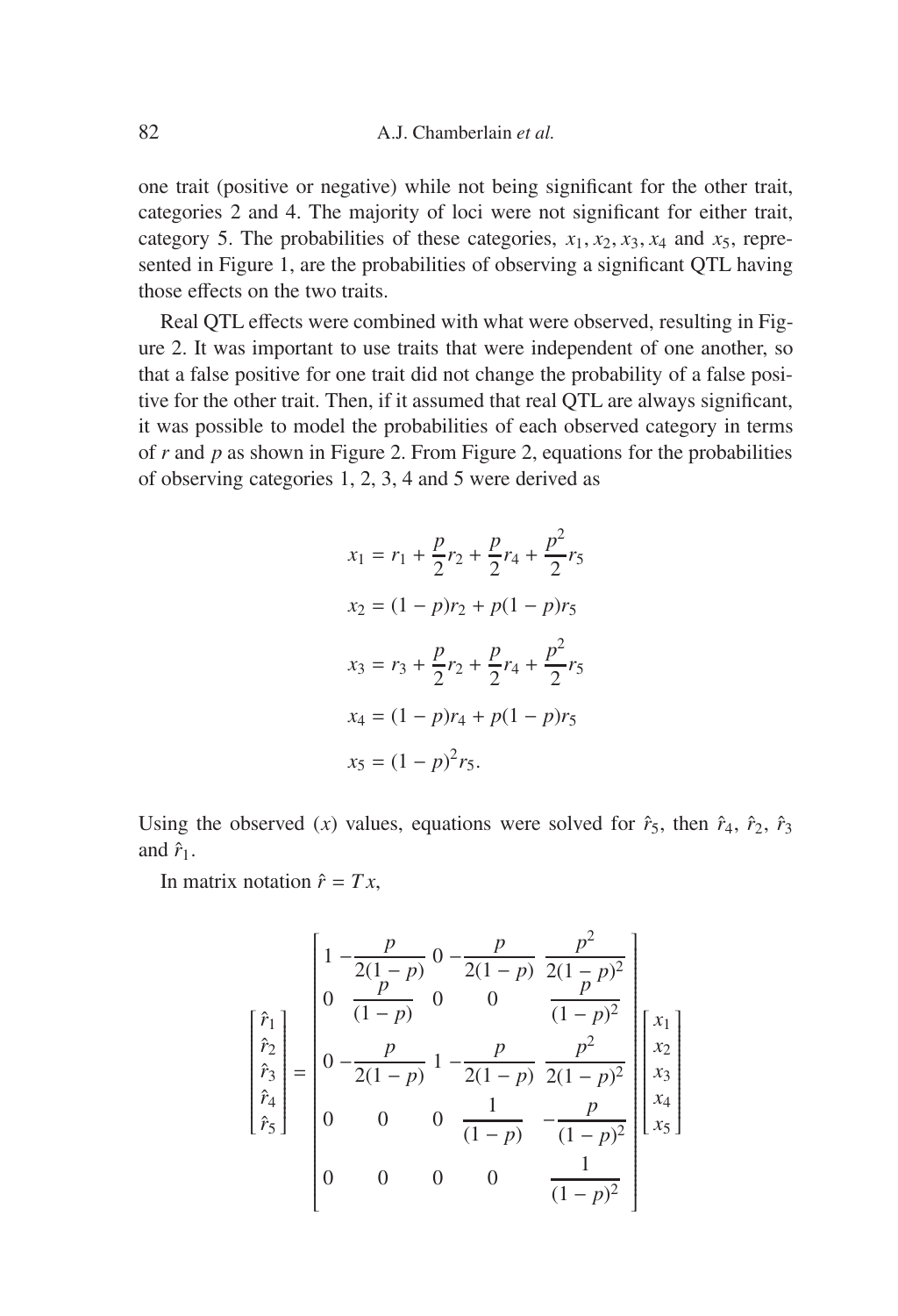|         |                                      | p <threshold (+ve)<="" th=""><th>p&gt;threshold</th><th>p<threshold (-ve)<="" th=""></threshold></th></threshold> | p>threshold | p <threshold (-ve)<="" th=""></threshold> |
|---------|--------------------------------------|-------------------------------------------------------------------------------------------------------------------|-------------|-------------------------------------------|
| Trait 2 | p <threshold<br>(+ve)</threshold<br> | $x_I$                                                                                                             | $x_2$       | $x_3$                                     |
|         | p>threshold                          | $x_4$                                                                                                             | $x_5$       | $x_4$                                     |
|         | p <threshold<br>(–ve)</threshold<br> | $x_3$                                                                                                             | $x_2$       | $x_I$                                     |

Trait 1

**Figure 1.** Observed significant QTL effecting two traits.



Trait 1

**Figure 2.** Combined real heterozygous and observed significant QTL effecting two traits.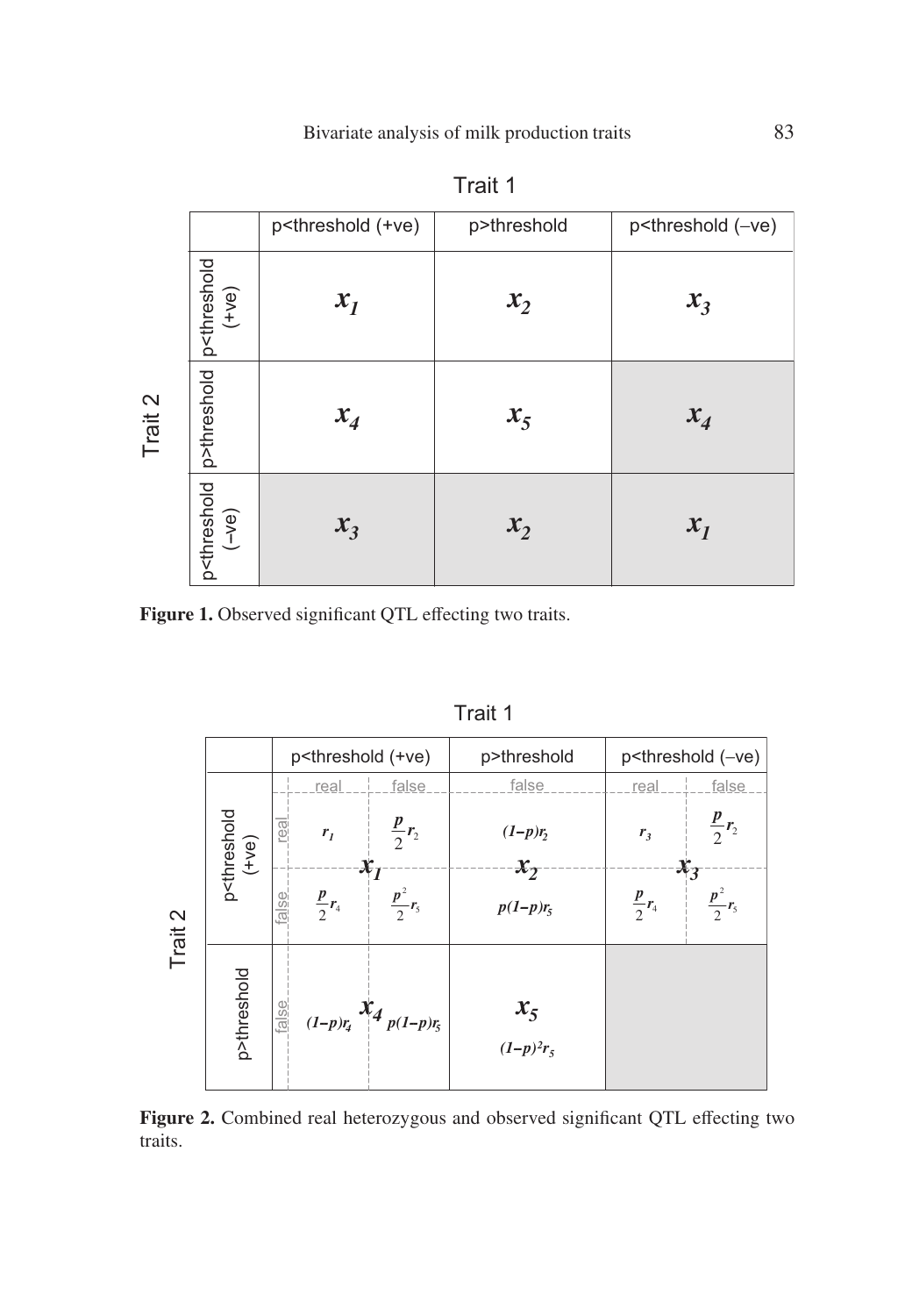The variances of the  $\hat{r}$ 's were represented by the diagonal elements of the matrix  $V(\hat{r}) = TV(x)T'$ , where  $V(x)$  is

|                        | $x_1(1-x_1)$     | $x_1x_2$          | $x_1x_3$                     | $x_1x_4$                     | $x_1x_5$                     |
|------------------------|------------------|-------------------|------------------------------|------------------------------|------------------------------|
|                        | n<br>$x_2x_1$    | n<br>$x_2(1-x_2)$ | $\boldsymbol{n}$<br>$x_2x_3$ | $\boldsymbol{n}$<br>$x_2x_4$ | $\boldsymbol{n}$<br>$x_2x_5$ |
| $\lceil V(x_1) \rceil$ | $\boldsymbol{n}$ | $\boldsymbol{n}$  | $\boldsymbol{n}$             | $\boldsymbol{n}$             | $\boldsymbol{n}$             |
| $V(x_2)$               | $x_3x_1$         | $x_3x_2$          | $x_3(1-x_3)$                 | $x_3x_4$                     | $x_3x_5$                     |
| $V(x_3)$<br>$V(x_4)$   | $\boldsymbol{n}$ | $\boldsymbol{n}$  | $\boldsymbol{n}$             | $\boldsymbol{n}$             | $\boldsymbol{n}$             |
| $[V(x_5)]$             | $x_4x_1$         | $x_4x_2$          | $x_4x_3$                     | $x_4(1-x_4)$                 | $x_4x_5$                     |
|                        | n<br>$x_5x_1$    | n<br>$x_5x_2$     | n<br>$x_5x_3$                | n<br>$x_5x_4$                | n<br>$x_5(1-x_5)$            |
|                        | $\boldsymbol{n}$ | n                 | $\boldsymbol{n}$             | $\boldsymbol{n}$             | $\boldsymbol{n}$             |

and the standard errors of the  $\hat{r}$ 's were calculated as  $se(\hat{r}) = \sqrt{V(\hat{r})}$ .

Equating observed proportions to expected proportions provides maximum likelihood estimates of the parameters in certain simple cases like these.

#### **3. RESULTS**

Because the method used here corrects for false positives, it is possible to use any significance level  $(p)$ . We performed the calculations using both  $p <$ 0.1 and  $p < 0.5$ . The method assumes that all real QTL will be significant, so  $p < 0.1$  may result in more false negatives than  $p < 0.5$ .

 $r<sub>5</sub>$  is the proportion of chromosome positions that had no effect on either trait,  $r_2$  is the proportion of chromosome positions that really effected trait  $2$ and not trait 1, *r*<sup>4</sup> is the proportion of chromosome positions that really effected trait 1 and not trait 2,  $r_1$  is the proportion of chromosome positions that really effected both traits in the same orientation and  $r<sub>3</sub>$  is the proportion of chromosome positions that really effected both traits in the opposite orientation. The results from three independent traits, ASI,  $P\%$  and  $F\%$  –  $P\%$  using  $p < 0.1$ , are presented in Tables I, II and III. The positive/positive cell corresponds to the category  $r_1$  and so also includes negative/negative QTL. The negative/positive cell corresponds to category *r*<sup>3</sup> and so also includes positive/negative QTL. The  $0$ /positive cell corresponds to category  $r_2$  and also includes  $0$ /negative QTL. The positive/0 cell corresponds to category  $r_4$  and also includes negative/0 QTL. These results indicate that of the chromosome positions that were really heterozygous QTL, most had an effect on one trait and not the others (categories  $r_2$  and  $r_4$ ). Negative estimates were due to sampling error given that only 410 positions were used.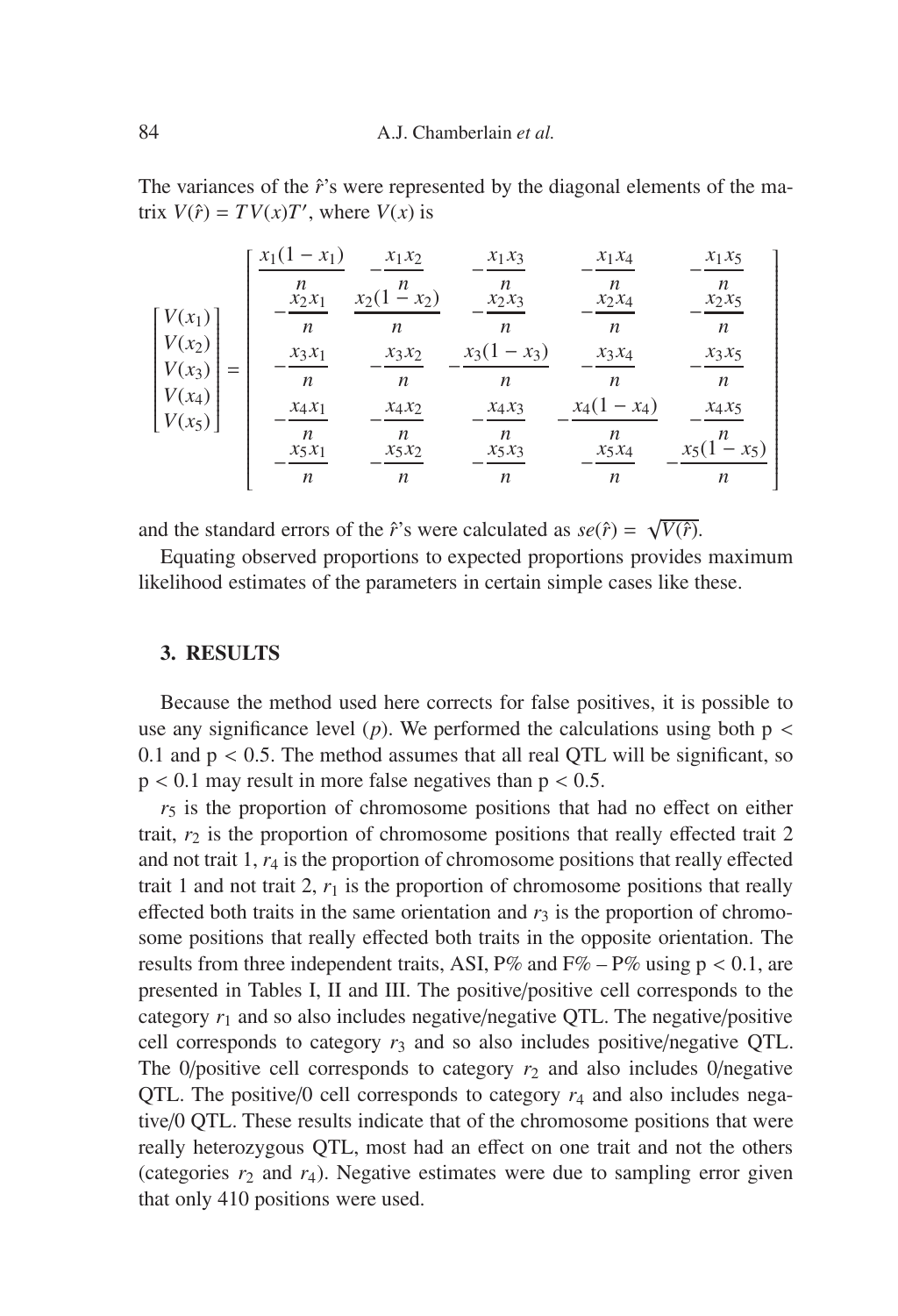**Table I.** Estimates of  $r_1$ ,  $r_2$ ,  $r_3$ ,  $r_4$  and  $r_5$  and their standard errors for Australian Selection Index (ASI) and protein percentage (P%), using significance thresholds of  $p < 0.1$  (denoted by \*\*) and  $p < 0.5$  (denoted \*).

|       |       |                                 | ASI                   |                       |
|-------|-------|---------------------------------|-----------------------|-----------------------|
|       |       | $+ve$                           | $\mathbf{0}$          | —ve                   |
|       | $+ve$ | $2.8\% \pm 1.0\%$ <sup>**</sup> | $4.5\% + 1.9\%$ **    | $-0.8\% \pm 0.3\%$ ** |
| $P\%$ |       | $17.1\% \pm 3.1\%$              | $-3.9\% \pm 6.5\%$    | $-1.5\% \pm 2.4\%$ *  |
|       |       | $8.3\% + 2.2\%$ **              | $85.2\% \pm 2.8\%$ ** |                       |
|       |       | $-2.4\% \pm 6.6\%$ *            | $90.7\% \pm 8.3\%$ *  |                       |

\*\*  $p < 0.1$ , \*  $p < 0.5$ .

**Table II.** Estimates of  $r_1$ ,  $r_2$ ,  $r_3$ ,  $r_4$  and  $r_5$  and their standard errors for Australian Selection Index (ASI) and fat percentage corrected for protein percentage ( $F\% - P\%$ ), using significance thresholds of  $p < 0.1$  (denoted by \*\*) and  $p < 0.5$  (denoted \*).

|             |       |                       | ASI                             |                      |
|-------------|-------|-----------------------|---------------------------------|----------------------|
|             |       | $+ve$                 |                                 | $-ve$                |
| $F\% - P\%$ | $+ve$ | $-0.7\% \pm 0.4\%$ ** | $6.0\% \pm 2.0\%$ **            | $2.0\% \pm 0.9\%$ ** |
|             |       | $-1.3\% \pm 2.8\%$ *  | $15.6\% \pm 6.5\%$ *            | $0.4\% \pm 2.9\%$ *  |
|             | 0     | $9.0\% \pm 2.2\%$ **  | $83.7\% \pm 2.9\%$ **           |                      |
|             |       | $14.6\% \pm 6.4\%$ *  | $71.2\% \pm 7.6\%$ <sup>*</sup> |                      |

\*\*  $p < 0.1$ , \*  $p < 0.5$ .

**Table III.** Estimates of  $r_1$ ,  $r_2$ ,  $r_3$ ,  $r_4$  and  $r_5$  and their standard errors for protein percentage (P%) and fat percentage corrected for protein percentage (F% – P%), using significance thresholds of  $p < 0.1$  (denoted by \*\*) and  $p < 0.5$  (denoted \*).

|             |          |                                 | $P\%$                           |                                 |
|-------------|----------|---------------------------------|---------------------------------|---------------------------------|
|             |          | $+ve$                           |                                 | $-ve$                           |
|             |          | $0.5\% \pm 0.6\%$ <sup>**</sup> | $5.1\% \pm 2.0\%$ **            | $1.0\% \pm 0.7\%$ <sup>**</sup> |
| $F\% - P\%$ | $+ve$    | $1.2\% \pm 2.9\%$ *             | $14.6\% \pm 6.4\%$              | $-4.2\% \pm 2.7\%$ <sup>*</sup> |
|             |          | $5.9\% \pm 2.0\%$ **            | $87.6\% \pm 2.8\%$ **           |                                 |
|             | $\bf{0}$ | $17.1\% \pm 6.5\%$ *            | $71.2\% \pm 7.6\%$ <sup>*</sup> |                                 |

\*\*  $p < 0.1$ , \*  $p < 0.5$ .

Repeated analysis using a more relaxed significance threshold of  $p < 0.5$ , so as to minimise false negatives, for the three independent traits, ASI, P% and F% – P%, are also presented in Tables I, II and III. The results still show that most QTL really had an effect on one trait and not the others, except for those QTL that had an effect on ASI or P%. If the QTL affected ASI or P% then the QTL would most likely affect the other trait in the same direction (category  $r_1$ ).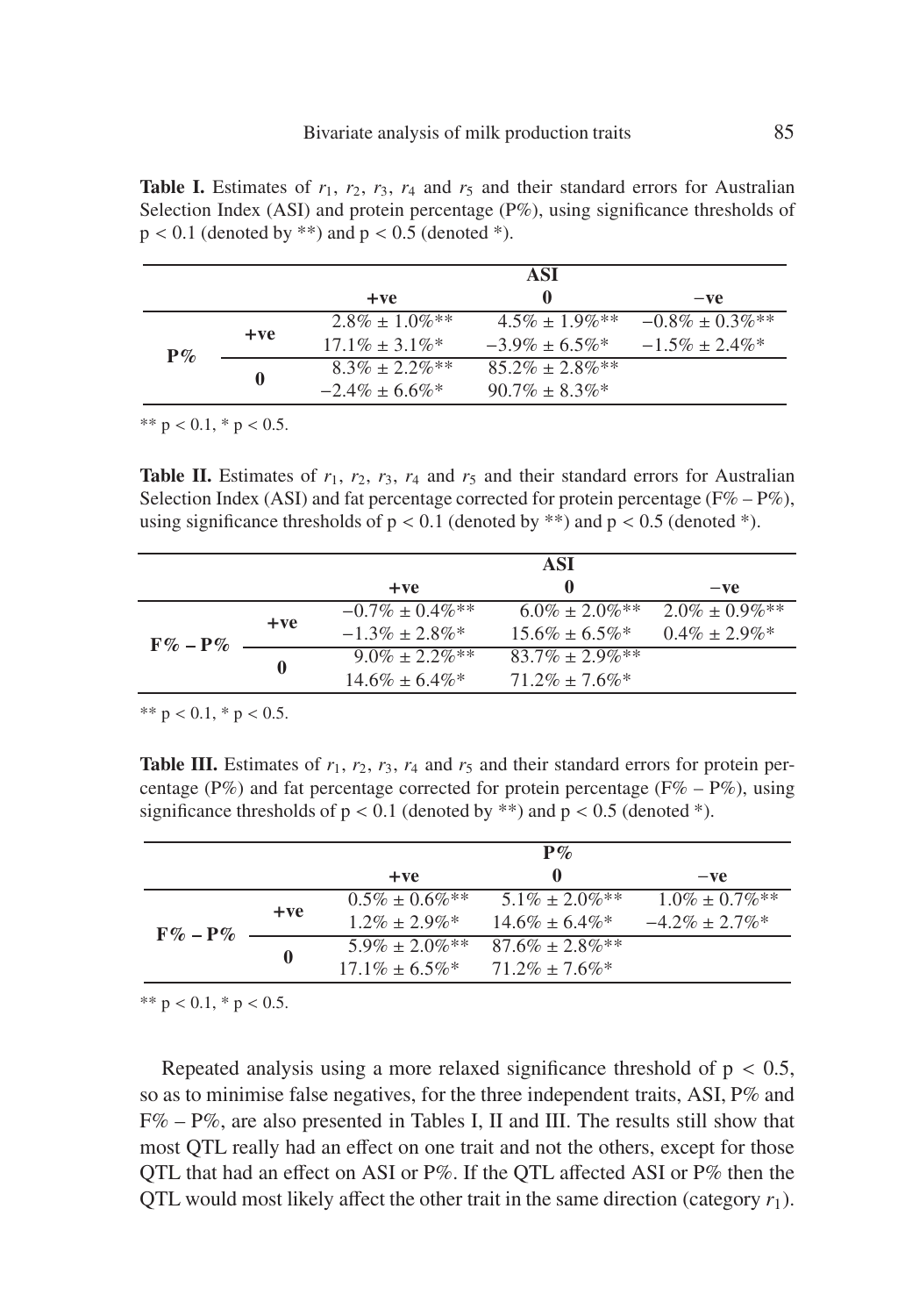The apparent discrepancy between these results, and that using  $p < 0.1$ , could be explained if genes that had a large effect on ASI or P% tended to have a smaller effect on the other trait which is detected at  $p < 0.5$ , but not  $p < 0.1$ .

## **4. DISCUSSION**

When three traits were considered, ASI,  $P\%$  and  $F\%$  –  $P\%$ , it was found that QTL predominantly only affected one of the three, except QTL affecting ASI that also had a small effect on P% and *vice versa*. We used uncorrelated traits here so that a false positive for one trait does not increase the probability of a false positive for the other trait. Correlated traits would most definitely have found genes that affect more than one trait, since that is the nature of being correlated. The power of the experiment was maximised by reducing the stringency of the test (*i.e.*, to  $p < 0.5$ ). However, the power was still likely to be less than 1 and so inevitably some QTL where missed. This may mean we underestimated the number of real QTL, however there is no reason to believe that the pattern of the missed QTL would be any different to those detected. This is, however, an area that could be investigated further.

Effects on each of these three traits correspond approximately to simple biological interpretations. QTL that affect only ASI, not  $P\%$  or  $F\%$  –  $P\%$ , would result from increased or decreased mammary gland production of milk with no change in milk composition. In this case protein and fat yield would be increased in the same proportions and so the composition of the milk would remain relatively unchanged. QTL that affect only P% correspond to increased or decreased lactose synthesis within the mammary gland resulting in the volume of milk being changed in the same direction, but without a change in protein or fat yield. Protein synthesis would remain constant causing a change in the percentage of protein in the milk and also a small change in ASI. QTL that affect both ASI and P% in the same direction result from an increase or decrease in protein synthesis while milk volume remains relatively constant. QTL that affect only  $F\%$  –  $P\%$  correspond to increased or decreased fat synthesis within the mammary gland, again while the volume of milk remains relatively constant. The two trait analysis using  $p < 0.1$  revealed that the QTL appear to only affect one of these three traits. When the significance threshold was relaxed to  $p < 0.5$ , QTL that had an effect on ASI also had an effect on P% in the same orientation. This could be explained if QTL that had a large effect on one of these traits did have a small effect on the other trait. For instance, genes affecting lactose synthesis do have a large effect on P% and a smaller effect on ASI, as pointed out already. Alternatively, genes that increase only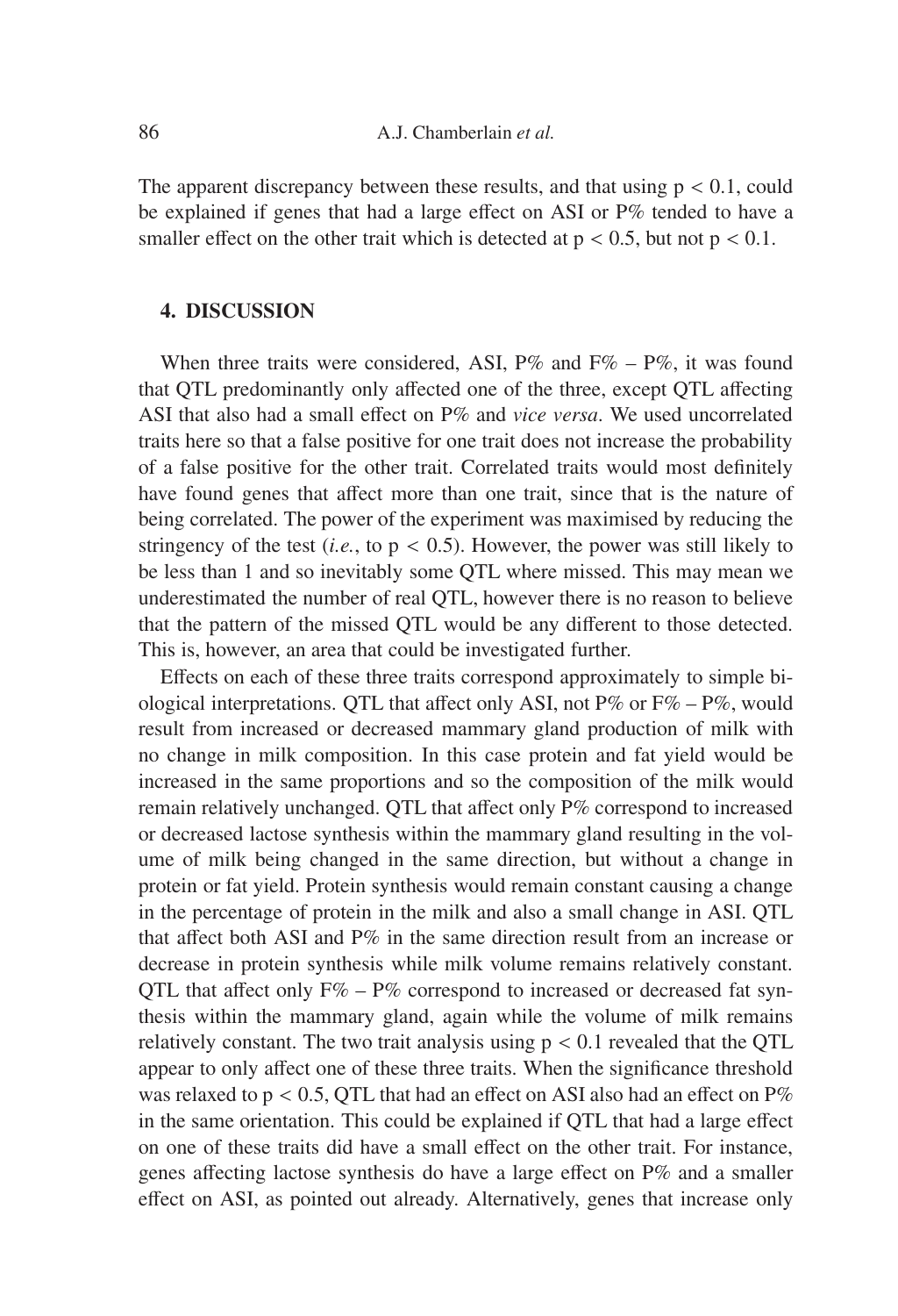**Table IV.** The results of sire-marker-trait tests that were significant for two traits, protein yield (P) and protein % (P%) from Lipkin *et al.* [5].

|       |       |         | Р       |         |
|-------|-------|---------|---------|---------|
|       |       | $+ve$   | 0       | $-ve$   |
| $P\%$ | $+ve$ | $1.0\%$ | $4.6\%$ | $0.5\%$ |
|       |       | $2.1\%$ | 91.8%   |         |

**Table V.** The results of sire-marker-trait tests that were significant for two traits, milk yield (P) and protein percentage (P%) from Lipkin *et al.* [5].

|       |       |         | м       |         |
|-------|-------|---------|---------|---------|
|       |       | $+ve$   | 0       | $-ve$   |
| $P\%$ | $+ve$ | $0.5\%$ | $4.6\%$ | $2.1\%$ |
|       | 0     | 3.3%    | 89.5%   |         |

protein synthesis would increase ASI and P% in the same proportions. However, genes with a large effect on both of these traits appear to be rare. Only the large effects were detected in the more stringent test using  $p < 0.1$ .

These results support the published literature, where QTL effecting protein synthesis have been rarely reported. According to a literature review by Chamberlain [2] 0.94% of reported QTL affected protein yield (P) and protein  $\%$  (P%). It has been shown that some genes affect milk production traits, these also support our results. DGAT1 [4] predominantly affects fat synthesis, GHR [1] predominantly affects milk volume as does ABCG2 [3].

The study of Lipkin *et al.* [5] used three traits, milk yield (M), protein yield (P) and protein percentage (P%). They conducted 2844 sire-marker-trait tests. The results, presented in Tables IV and V, show that most sire-marker-trait tests appeared to affect protein yield, protein percentage or milk yield. However, Lipkin *et al*. used a false discovery rate of 0.05, which means that only the largest QTL effects would have been detected. The more lenient thresholds used here of  $p < 0.5$  and  $p < 0.1$  are equivalent to FDR of 0.77 and 0.51 respectively, so more QTL with smaller effect would have been detected, and so QTL with smaller effects on more than one trait were also more likely to be detected. Of the small number of sire-marker-trait tests that were significant for both P and P% (Tab. IV) most affected both traits in the same orientation. This would occur where protein synthesis is increased or decreased, while the volume of milk remained constant. Of the small number of sire-marker-trait tests that were significant for both M and P% (Tab. V) most affected the two traits in the opposite orientation. This would occur where lactose synthesis is increased or decreased resulting in an increase in milk volume, while the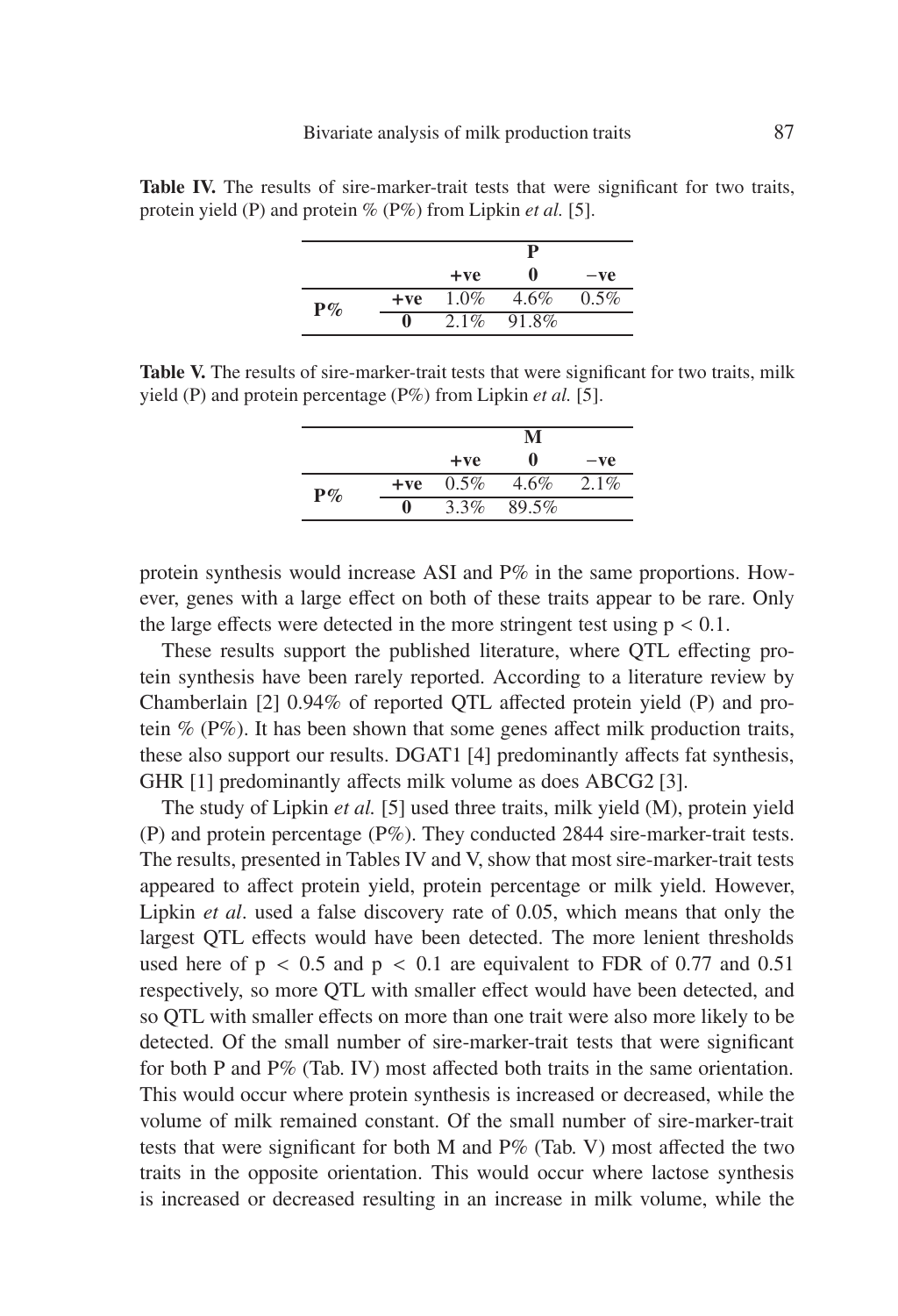yield of protein would remain unchanged. These results were confirmed in the marker-trait tests, which summed across all sires, where most marker-trait tests were significant for two or more traits. It appeared that the relationship between the three traits was that a QTL affecting one trait must affect one of the other two traits, but not necessarily all three, and based on the results of the sire-marker-trait tests, not necessarily in all sires. As the power of the scan was less than 1, QTL found to affect only one or two traits could have been due to sampling error and in reality affect all three traits. However, QTL affecting all three traits is inevitable considering that protein percentage is actually protein yield/milk yield. This is a case of using correlated traits.

The results of Lipkin *et al.* [5] support the conclusion that QTL affecting lactose synthesis exist. These QTL have an effect on ASI or P% and also have a small effect on the other trait. However, QTL with a large affect on ASI and P%, resulting from an increase or decrease in protein synthesis, are rare.

In this analysis it was fortuitous that ASI and P% were uncorrelated. In general uncorrelated traits can be created by correcting one trait for the other as was done here for fat % corrected for protein %. Therefore the approach used here could be applied to correlated traits.

## **ACKNOWLEDGEMENTS**

We would like to acknowledge all staff from the Molecular Genetics Department of Animal Genetics and Genomics, Department of Primary Industries Victoria, for their assistance in generating the large numbers of genotypes required as part of this work. This was completed as part of a joint venture between the Department of Primary Industries Victoria and AgResearch New Zealand. Pedigree and phenotypic information was supplied by the Australian Dairy Herd Improvement Scheme. The project was funded by the Victorian Governments Our Rural Landscapes Initiative.

#### **REFERENCES**

- [1] Blott S., Kim J.J., Moisio S., Schmidt-Kuntzel A., Cornet A., Berzi P., Cambisano N., Ford C., Grisart B., Johnson D., Karim L., Simon P., Snell R., Spelman R., Wong J., Vilkki J., Georges M., Farnir F., Coppieters W., Molecular dissection of a quantitative trait locus: A phenylalanine-to-tyrosine substitution in the transmembrane domain of the bovine growth hormone receptor is associated with a major effect on milk yield and composition, Genetics 163 (2003) 253–266.
- [2] Chamberlain A., Mapping quantitative trait loci for milk production traits in dairy cattle and using them in marker assisted selection, Institute of Land and Food Resources, University of Melbourne, Melbourne, 2004, pp. 218.